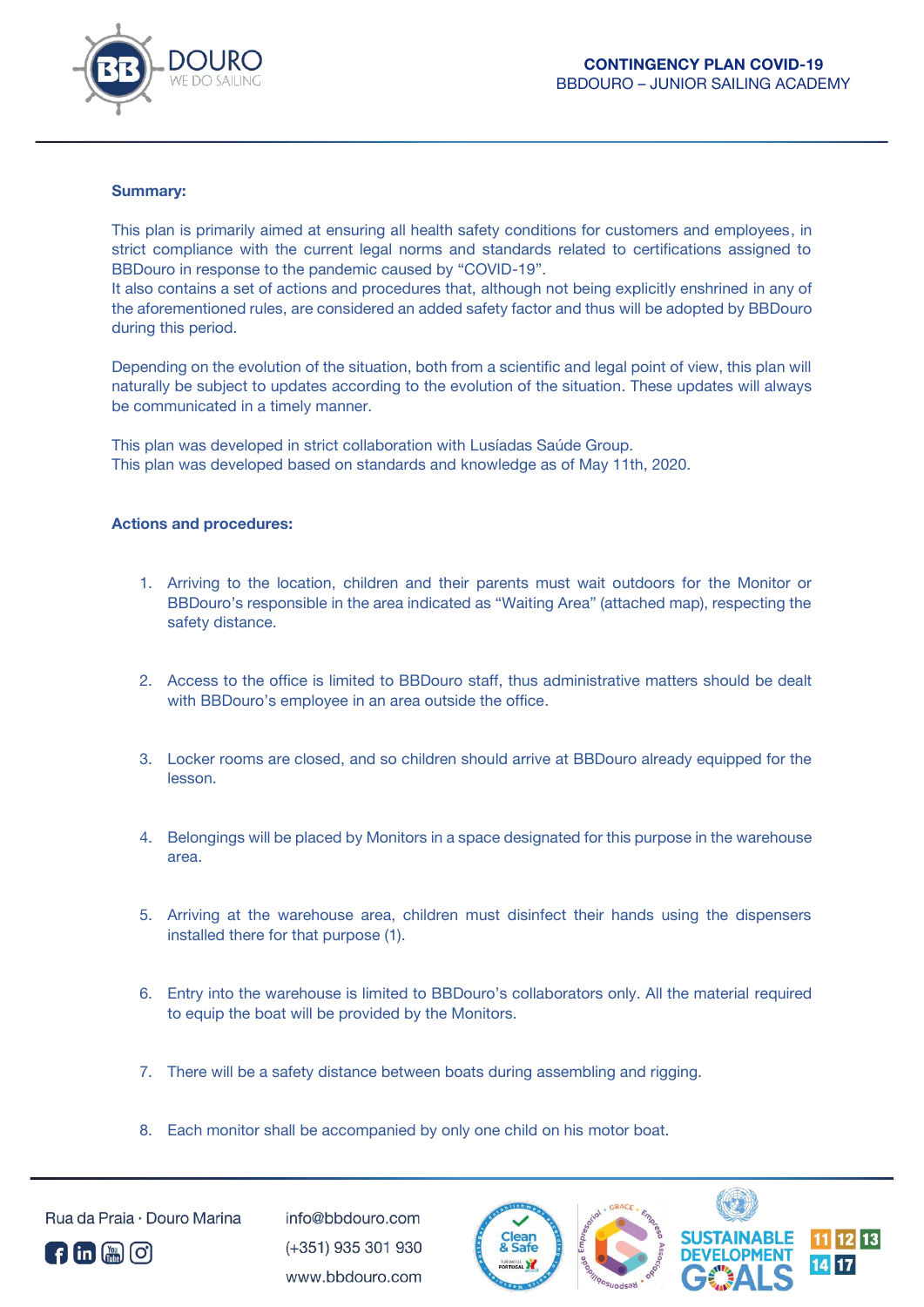

- 9. Use of facial mask is optional.
- 10. Life jackets will be washed, disinfected and isolated after each use, respecting a minimum period of 48 hours between uses (2).
- 11. Boarding / landing will be carried out gradually in order to avoid a higher than desirable density of people in that area.
- 12. After arriving ashore, used life jackets must be given to the Monitors, so that they are placed in the designated place (4) and then sent to the disinfection area.
- 13. In case a change of clothes is necessary, it must be done outdoors.
- 14. After each use, boats will be washed with soap and water and sensitive areas will be disinfected.
- 15. After the lesson, children will have to disinfect their hands once again.
- 16. Students must wait for their parents accompanied by their Monitor and/or BBDouro's responsible in the same "Waiting Area" referred to in point 1.

Vila Nova de Gaia, May 11th, 2020



Rua da Praia - Douro Marina

 $info@hhdouro.com$ (+351) 935 301 930 www.bbdouro.com